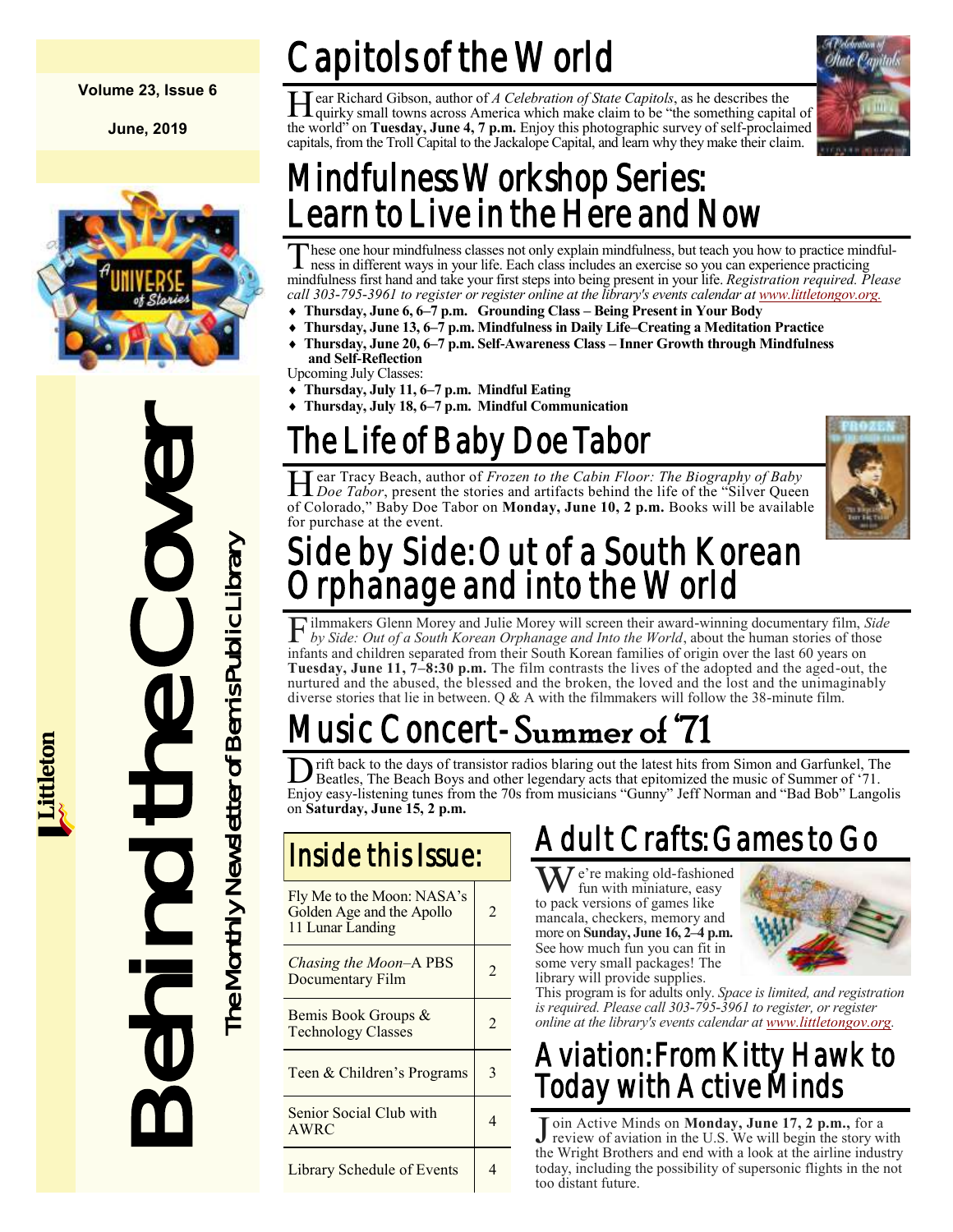### Fly Me to the Moon: NASA's Golden Age and the Apollo 11 Lunar Landing

 $\sum$  atch this re-creation of the day the Earth stood still as humans walked on the Moon and realized a dream of exploration bridging both cultures and time. On **Tuesday, June 18, 7 p.m.,**  through remastered and previously unseen period video and images, we will relive the Cold War, the Space Race, the Mercury, Gemini and Apollo Projects, witness the Apollo 11 journey, the Eagle's landing and humanity's first steps onto another world.



### Movie: On the Basis of Sex  $\sqrt{51}$  X

 $\bar{J}$  atch future Supreme Court Justice Ruth Bader Ginsburg, portrayed by Felicity Jones, launch her career fighting for gender equality by proving discrimination "on the basis of sex" is unconstitutional on **Saturday, June 22, 2 p.m.** Enjoy free popcorn and lemonade at the film. PG-13.

### *Chasing the Moon–*A PBS Documentary Film

See *Chasing the Moon*, a film by Robert<br>Stone, which reimagines the race to the Stone, which reimagines the race to the Moon for a new generation, upending much of the conventional mythology surrounding the effort on **Sunday, June 23, 2–4 p.m.**  Utilizing previously overlooked and lost archival material–much of which has never before been seen by the public–the film



features a diverse cast of characters who played key roles in these historic events.

### Senior Safety Workshop Series with South Metro Fire

 $\overline{\text{D}}$ on't miss these important safety workshops presented by staff from South Metro Fire. **Monday, June 24, 2 p.m. Fall Prevention**

Falls are the # 1 risk of injury for older adults. Learn the top causes of falls and how to decrease your chance of experiencing a life-changing fall.

- **Monday, July 1, 2 p.m. Fire Safety**
- **Monday, July 8, 2 p.m. Senior Health & Aging Successfully with Littleton Adventist Hospital**
- **Monday, July 22, 2 p.m. How to minimize Risks & Remain Living Independently Monday, July 29, 2 p.m. Pedestrian & Community Safety for Seniors**

### George Custer: Separating Fact from Fiction



Learn of George Custer's life and achievements and his involvement the Indian Wars when George Koukeas presents little known facts earn of George Custer's life and achievements and his involvement in about General Custer on **Tuesday, June 25, 7 p.m.** Attendees can expect to hear Custer myths debunked about his final battle at Little Big Horn. Koukeas is passionate about history and is a frequent guest speaker in the Denver area. His historical presentations are wide-ranging from the Summit Springs Battle to Buffalo Bill Cody and his Wild West Show.

### Book Groups at Bemis

e have a variety of Book Groups that meet throughout the month. Choose a group that suits your interests and join us for some stimulating discussions.

- **Senior Book Club First Monday of each month at 2 p.m.**
	- **June 3:** *Killers of the Flower* **Killers** *Moon: The Osage Murders and the* Moon **A** *Birth of the FBI* by David Grann
- **Monday Evening Book Group Third Monday of each month at 7 p.m. June 17:** *Ordinary Grace*

Krueger



 **Books & Beer Discussion Group Fourth Thursday of each month at 6 p.m. at Blind Faith Brewing Co., 2842 W. Bowles Ave, Littleton, CO 80120**

**June 27:** *Unthinkable: An Extraordinary Journey Through the World's Strangest Brains* by Helen Thomson



# Technology Classes

B emis has 24 Internet access computers on the lower level of the library, plus another seven located in the Children's Room for use by our patrons in fifth grade and younger. Free Wi- Fi is available throughout the library.



We also offer free computer and Internet classes. To learn about or register for an upcoming class and/or group use of our computer lab, call the library at 303-795-3961. Or, you may register for classes online at the Library Main Calendar at [www.littletongov.org.](https://www.littletongov.org/city-services/city-departments/bemis-library/library-events-calendar/-selcat-157/-curm-6/-cury-2019) **Classes are held from 9:30–11 a.m. unless otherwise noted.**

 **Mon., June 3: Getting Started with Genealogy Databases**

Learn how to use the library's subscription genealogy databases. We'll introduce students to Ancestry Library, HeritageQuest, MyHeritage and America's Obituaries. *Registration required.*

**Prerequisites:** Computer basics (familiarity with keyboard and mouse). Library card required for subscription database access.

 **One-on-One Tech Help 30-minute sessions Wed., June 5, 12 & 26, 1–3 p.m. Mon., June 10, 9:30–11 a.m.**

Sign up for a 30-minute individualized tech assistance appointment with a librarian. *Registration required.*

 **Mon., June 17: Beginning Microsoft Excel** Learn the basics of this spreadsheet program. We'll cover setting up and using spreadsheets, entering and editing data, creating basic functions and formulas, and naming sheets. *Registration required.*

Prerequisites: Computer basics (familiarity with keyboard and mouse).

 **Mon., June 24:Gmail Basics** Learn the ins and outs of this free email service from Google. We'll go over reading, sending, forwarding and replying to emails as well as attaching files and downloading attachments. *Registration required.*

**Prerequisites:** Computer basics (familiarity with keyboard and mouse) and Internet basics (knows how to navigate a web browser).

 **Wed., June 26:iPhone Tips & Tricks 6–7:30 p.m.**

Get the most out of your Apple device by learning how to customize certain settings and make your iPhone work for you! We'll go over Spotlight Search, Siri, using the Control Center and more *Registration required.*

**Prerequisites:** iPhone Basics class (or equivalent knowledge of Apple devices) and iPhone with iOS 11 or 12 installed (contact the library if you have questions about what iOS software you have).

- **Open Computer Lab: 9:30–11 a.m.** *Every* **Thursday morning.** *No registration required.* Practice your computer skills and receive assistance from a computer class instructor.
- **Tech Table: 2:30–4 p.m.** Join us this summer for Tech Table! **Every other Friday between 2:30–4 p.m.,** drop by to try out one of our technologies including robots and circuitry systems. We'll also have a special Saturday event for Virtual Reality gaming. *Open to all ages. No registration required.* **June 21:Moss Robots June 29:All ages gaming**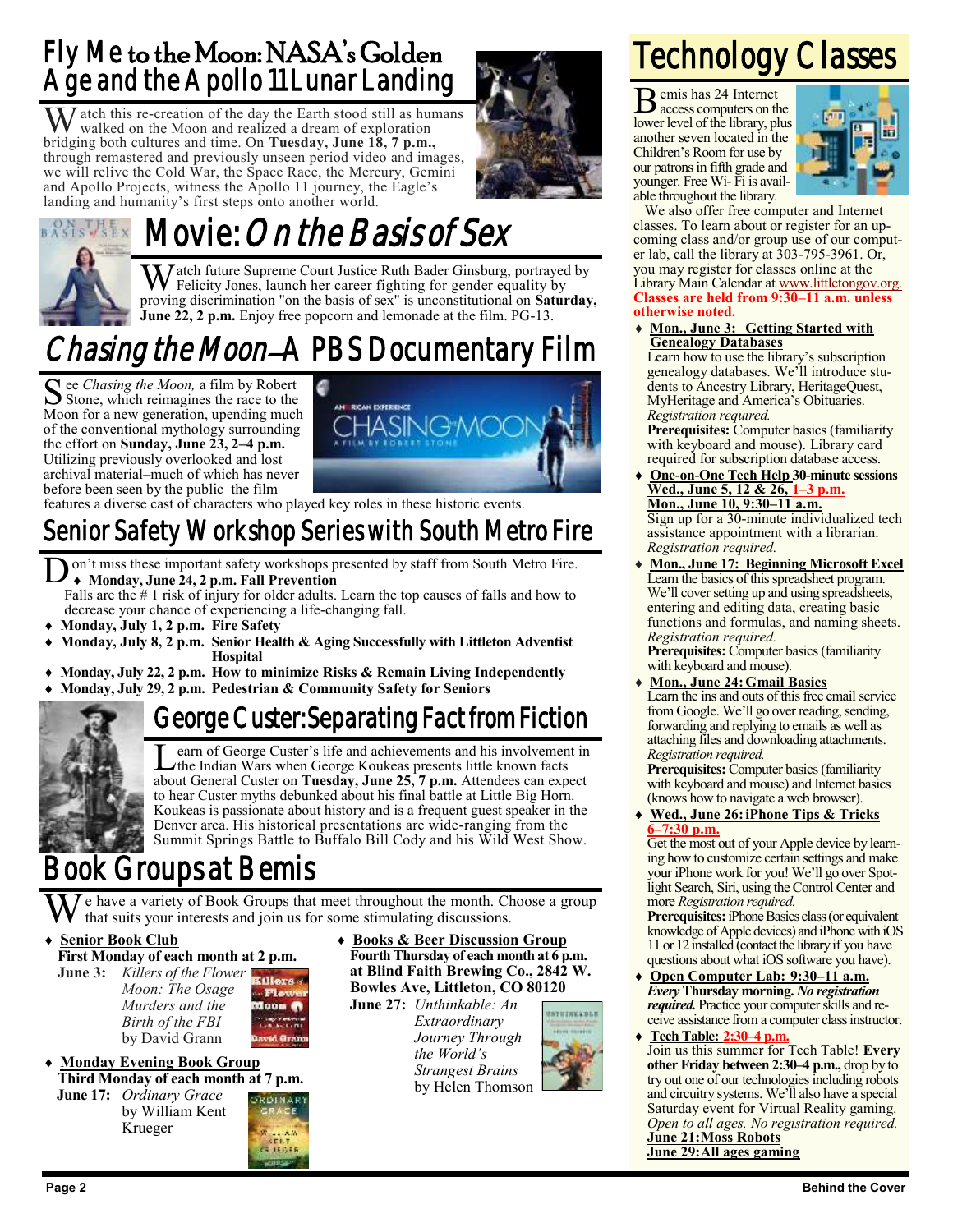

**F** or more information, call the library at 303-795-3961 and ask for the Teen Declor send an email to libem(*a*)littletongov.org. or more information, call the library at 303-795-3961 and ask for the Teen Deck

 **Teen Advisory Group (TAG) 4 th Saturday of every month, 12–1:30 p.m.** June 22: TAG, you're it! Enjoy fun and games while you earn community service credit by helping us make the library better. No registration required.

### Summer Reading Events



H Register online at **bemis.**[marmot.org](https://bemis.marmot.org/) or in ave you signed up for Summer Reading yet? person on the Teen Deck. Once you've registered, pick up your packet of coupons to awesome places like Chick-fil-A, South Suburban Parks & Rec, Colorado Rapids and more!

Attendance at the following programs will earn you a chance at weekly summer reading program prize drawings. *Registration is required. Please call 303-795-3961 to register, or register online at the library's events calendar at [www.littletongov.org.](https://www.littletongov.org/city-services/city-departments/bemis-library/library-events-calendar/-curm-6/-cury-2019/-selcat-97)*

- **June 6, 2–4 p.m. Faster Than Light Fiction\*** Put your writing skills to the test and compete for prizes in a flash-fiction writing competition.
- **June 13, 2–4 p.m. Rocket Launch\*** Decorate and launch your own small engine model rockets outside (weather permitting).
- **June 20, 2–4 p.m. Small World Terrariums\*** Create tiny decorative dioramas of what life may look like on other worlds.
- **June 27 Space Escape Room\* 1–2 p.m. / 2:30–3:30 p.m. / 4–5 p.m. 5:30–6:30 p.m. / 7–8 p.m.** Solve the escape room with your team before time runs out. Participants may sign up for only one time slot.

### Laser Tag

T guns in the library after hours on **Friday,**  Try to survive as we battle it out with laser **June 14, 5–6 p.m.** Permission slip required pick yours up on the Teen Deck. Individuals may attend only one Laser Tag event (second to be held in July). *Registration is required. Please call 303-795-3961 to register, or register online at the library's events calendar at [www.littletongov.org.](https://www.littletongov.org/city-services/city-departments/bemis-library/library-events-calendar/-curm-6/-cury-2019/-selcat-97)*

### Talent Show Auditions

Two lucky winners at the Teen Talent Sho<br>
on Wednesday, July 17, 7 p.m. will each wo lucky winners at the Teen Talent Show win \$100 cash. Auditions will be held on: **Wednesday, June 26, 5–8:30 p.m. and Friday, June 28, 1–4:30 p.m.** *Registration for auditions is required. Please call 303-795-3961 to register, or register online at the library's events calendar at [www.littletongov.org.](https://www.littletongov.org/city-services/city-departments/bemis-library/library-events-calendar/-curm-6/-cury-2019/-selcat-97)*

# Children's Programs



### A Universe of Stories–Summer Reading

C hildren from birth through kids entering 5<sup>th</sup> grade in the fall may pick up a Reading Record to track Summer Reading progress and collect prizes along the way. Prizes include a hildren from birth through kids entering 5<sup>th</sup> grade in the fall may pick up a Reading

free book and merchant certificates. Program ends July 31. **June Family Entertainment—Every Wednesday at 3 p.m. For families with children ages three and up.**

- **June 5—Magic is from Mars, Juggling is from Jupiter** Ann Lincoln uses comedy, magic and juggling to emphasize the importance of reading and continuing to learn.
- **June 12—A Visit from the Downtown Aquarium** Meet a variety of non-fish animal ambassadors from the Downtown Aquarium. Learn about their unique adaptations in this fun and educational animal show.
- **June 19—Scott McCray - Now THAT'S Funny** Scott's magic show engages, delights and amazes children and adults alike.
- **June 26—Stories of the Stars**

Join puppeteer Patti Smithsonian as she enacts stories with characters from world-wide legends of the constellations using shadow puppets projected eight feet tall. **June School Age Programs—Every Tuesday at 3 p.m.** *Register one week in*

### *advance.* **For kids entering Grades 1–5.\***

 **June 4—Radical Rainforests\*** The Butterfly Pavilion will take you on a virtual journey through the diverse rainforest biome.

**June 11—Alien Adventures\***

Make your own Space Slime and join SpaceTime on a virtual space mission to explore the possibilities of life on other worlds.



your dishes and more with Science Made Fun.

**June 25—Rocket Academy 3 or 4 p.m.\***



Da Vinci Adventures will help you learn all about space, rockets and what it takes to be an astronaut. After completing the fun, interactive "astronaut training" program, you'll create and launch a rocket of your own.

## Drop-In and Build

S top by the Children's Room anytime during our<br>"construction" hours for an open build session of "construction" hours for an open build session on **Saturday, June 15, 2–4 p.m.** Create and construct with the materials provided such as Legos, Duplos, Lincoln logs, Marble Run, Tinker Toys and foam blocks. For families with children  $5<sup>th</sup>$  grade and younger.



# ngoing Programs

### *Weekly story times resume June 3.*

 **All Together Now Story Time: All Ages. Monday at 9:30 or 10:30 a.m. and Wednesday at 10:30 a.m.** Thirty minutes of stories, songs and activities. For kids of all ages, but



children under age 3 *must* attend with an adult. **Story Box: Ages infant-36 months. Tuesday at 10:30 a.m. and Wednesday, Thursday & Friday at 9:30 a.m.**

Thirty minutes of stories and songs for children and a caring adult to introduce the joys of rhythm, rhyme and reading.

- **Preschool Story Time: Ages 3 and older. Thursday at 10:30 a.m.** Thirty minutes of stories, songs and activities with a *puppet show on Thursday, June 6.*
- **S.T.E.A.M. It Up: 3–5 year olds. Fridays at 11 a.m.** It might be math, science, art, technology or engineering. Be what it may, we will have great stories and fun activities for preschoolers. *Puppet show on Friday June 7.*



**Ready, Set, BUILD! Lego Club: Entering Grades 1–5. Saturday, June 1 at 3 p.m.\*** You bring the creativity and we'll provide the

Lego bricks. *Registration required.* **Paws to Read: Entering Grades 1–5. Saturday, June 8, 10 a.m.–noon\*** Kids are able to practice reading to a furry friend. Call 303-795-3961 to register for a 20-minute spot. *Presented by Denver Pet Partners* and *The Delta Society.*